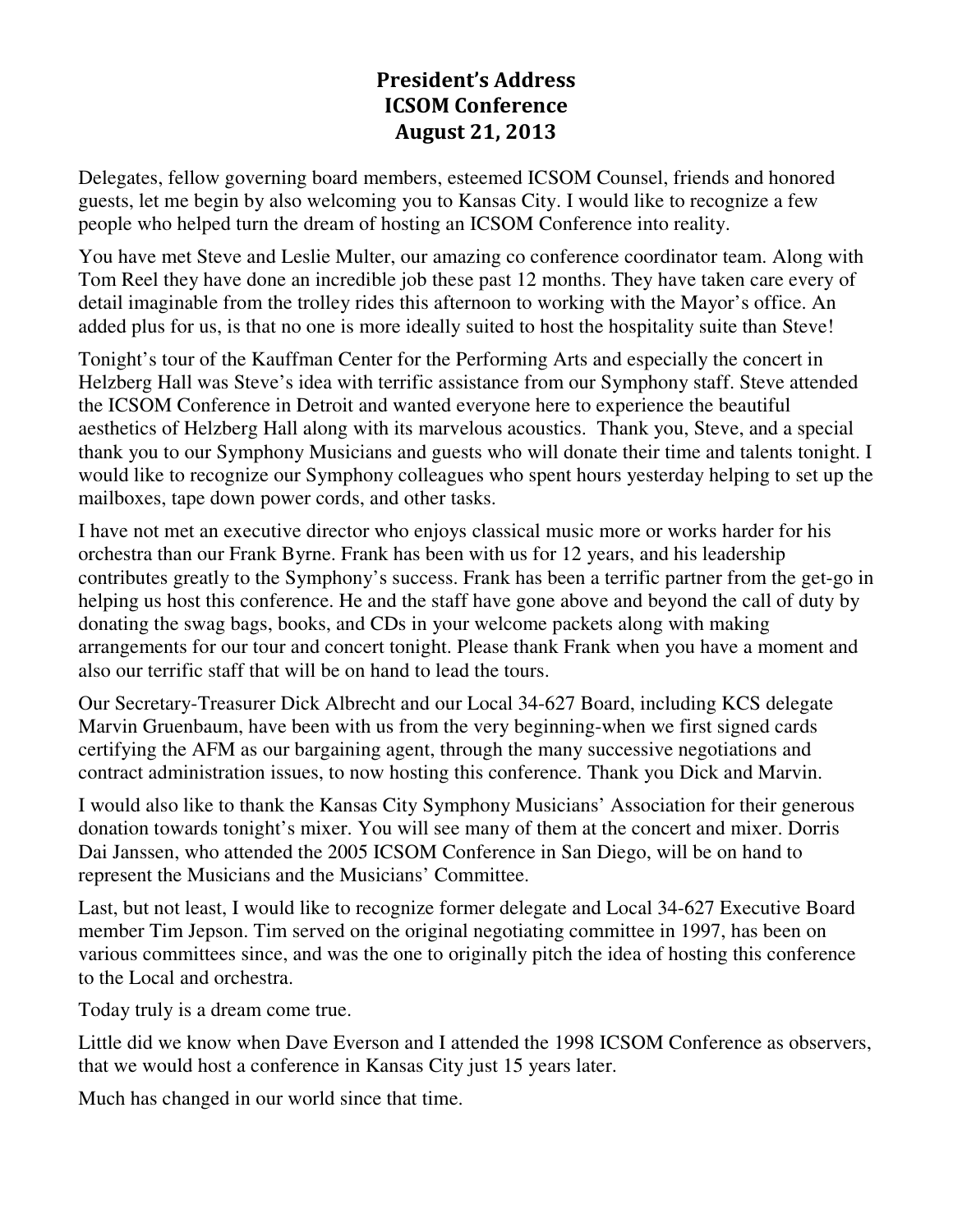In 1998 Bill Clinton was in the White House and gas was \$1.15 a gallon. Nelson Mandela was the president of South Africa. The original three tenors; Carreras, Domingo and Pavarotti, performed during the World Cup Finals in France to over 3 billions viewers world-wide. The United States had its first budget surplus in 30 years.

In 1998 the Kansas City Symphony was a young 17-year-old organization created after the demise of the Philharmonic in 1982 after years of wavering community support, large deficits and all too frequent work stoppages.

Our turning point came in 1995 when new leadership emerged. Mrs. Barnett C. Helzberg, Shirley-our "Angel"-became the new Board Chair. A new executive director and personnel manager also began their tenures. Under Shirley's leadership the Symphony ushered in a new era of artistic and fiscal growth along with collaborative governance and musician empowerment.

Shirley wanted very much to be here this week to greet you. She is out East on a trip that had been planned many months in advance of the conference. Shirley sends her warmest greetings and best wishes for a terrific conference.

I believe that an orchestra's success or failure is largely dependent on the board's level of commitment and service. I am proud to say that we have one of the finest boards around. Continuity of leadership is important in every business, perhaps even more so in orchestras. Not only was Shirley our chair these past 15 years but three other members of our executive committee began with Shirley and still serve. Two others, including our new chair, Bill Lyons, have many years of dedicated service between them.

By the 1998 ICSOM Conference the Symphony's first collective bargaining agreement was in place. Our 78-member orchestra had just negotiated the largest yearly raises in the Symphony's history and began to convert three tiers of employment to full-time status. Working conditions and benefits were vastly improved, and participation in the AFM-EPF began for the first time.

While many of you may heard of our 1998 evergreen agreement you may not know that one of the primary goals of that multi-year agreement was to provide a roadmap that would help guide the Symphony into its new home.

Preliminary plans were underway for a new performing arts center to be built that would be the first real home for the Symphony. Led by Ms. Julia Irene Kauffman a team that eventually included our own Shirley Helzberg became the steering committee for the Kauffman Center for the Performing Arts.

Through the economic turmoil of the last decade Julia, Shirley and others responsible for building the Kauffman Center could have simply given up. Had they not been as determined and committed as they were the Kauffman Center might not have been built.

To be sure there were challenges. But, it was a journey that we all took together-civic leaders, board members, staff, musicians, and our community. We all kept our eye on the ball moving into the Kauffman Center together in 2011.

It has been an incredible journey with its share of ups and downs. How we dealt with those differences and challenges, how we turned many into opportunities, and how kept our eye on the ball-helps to explain why earlier this summer we were able to negotiate a successor CBA one year early with modest raises in salary, seniority, pension, and other terms and conditions.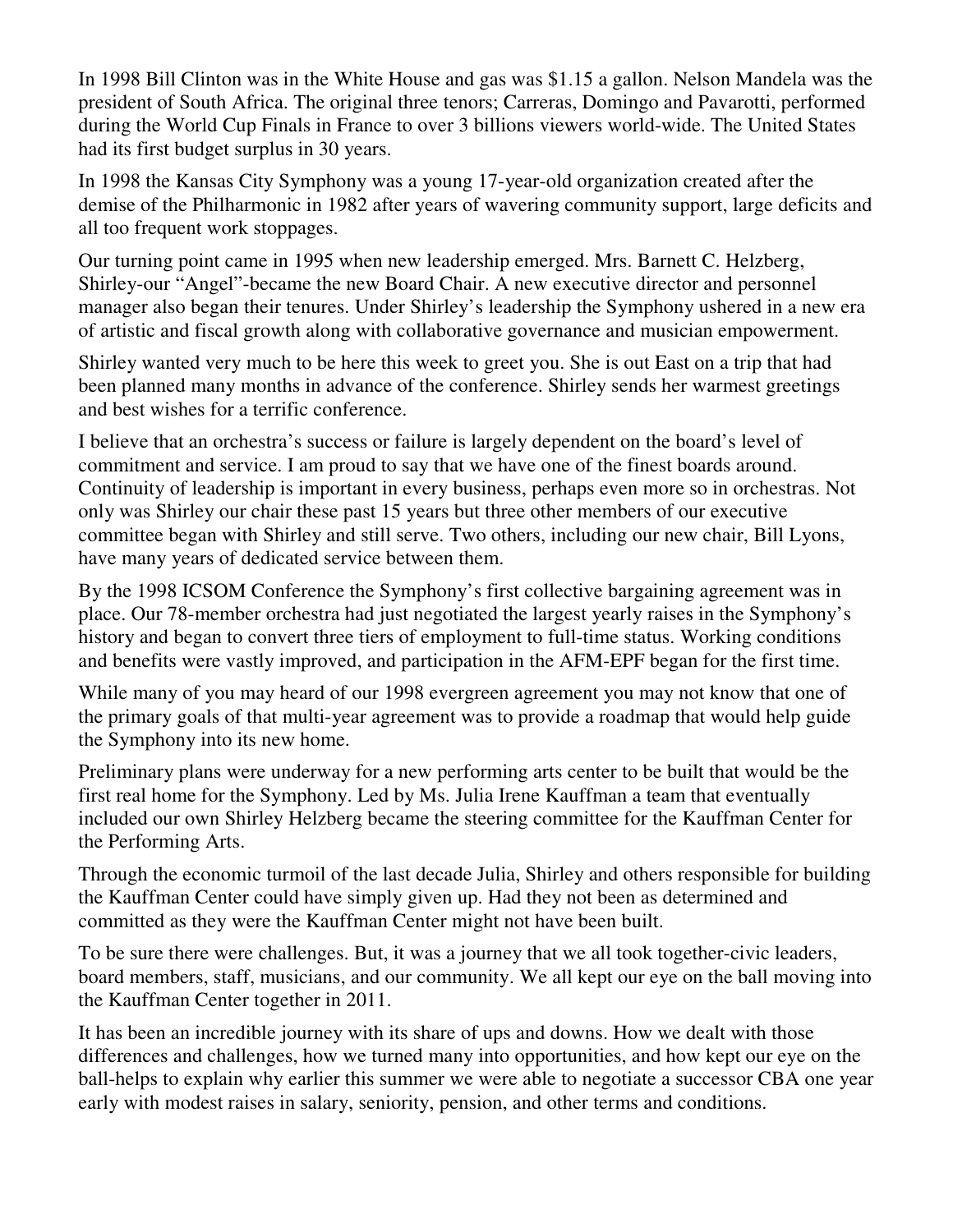We know how fortunate we are to be in Kansas City right now. We have been lucky to have the right people in the right places and at the rights times.

Across ICSOM land, though, this is proving to be the exception rather than the rule. Later today we will hear from our colleagues in four locked-out orchestras from this season. We also had short work stoppages in two of our highest budget orchestras. And, our colleagues in Minnesota face a second straight year of being locked out.

So, what happened?

First, we had the economic upheavals from the last decade. But, enough already with that!

Last Monday Michael Kaiser wrote an article for the Huffington Post that you may have read. Titled, "Time to Stop Blaming the Economy" Michael writes:

*We cannot accept the conventional wisdom that "every not-for-profit arts organization is facing deficits" because that is simply not true and is dangerous. I know of hundreds of arts organizations that have done a superb job of navigating the new world in which we live.* 

*It has been harder, for sure, to balance our budgets and has required arts managers and boards to be nimble in the face of the new environment in which we operate.* 

*But blaming "the economy" is not the way to sustain ourselves.* 

You already know this.

So, what else has happened?

I believe that we are witnessing a generational shift throughout our boards that threatens orchestras of all budget sizes.

Our boards are changing and in many cases not for the better.

It used to be that board members felt a sense of civic obligation to support their orchestra. Board members were groomed to serve by other family members, business partners, and civic leaders invested in the community. Often times board positions were passed down from generation to generation.

But, that has and continues to change.

More and more-those from my generation (the plus 40 crowd-okay-maybe the plus 50 folks) do not feel the same civic duty to support an orchestra or other cultural asset. More entertainment options are available than ever before. Cities have more sports teams than ever before. NASCAR continues to gain popularity along with other outlets for ones discretionary time and money.

Couple that with the fact that more bankers and lawyers (present company excluded) are on symphony boards and in leadership positions. Look around your board. Then ask yourself if we are not losing the most committed and arts savvy board members at an almost epidemic pace.

Tactics used by boards and managements to extract concessions from us have become more ugly and destructive than before. Ten years ago, who would have thought the Minnesota Orchestra musicians would now face a second year of being locked out, or that an orchestra the size and stature of the Philadelphia Orchestra Association would declare bankruptcy with over 140 million dollars in assets, in part, to avoid making good on pension promises made to their musiciansmany of whom spent their lives making a lifetime of musical memories for their audiences.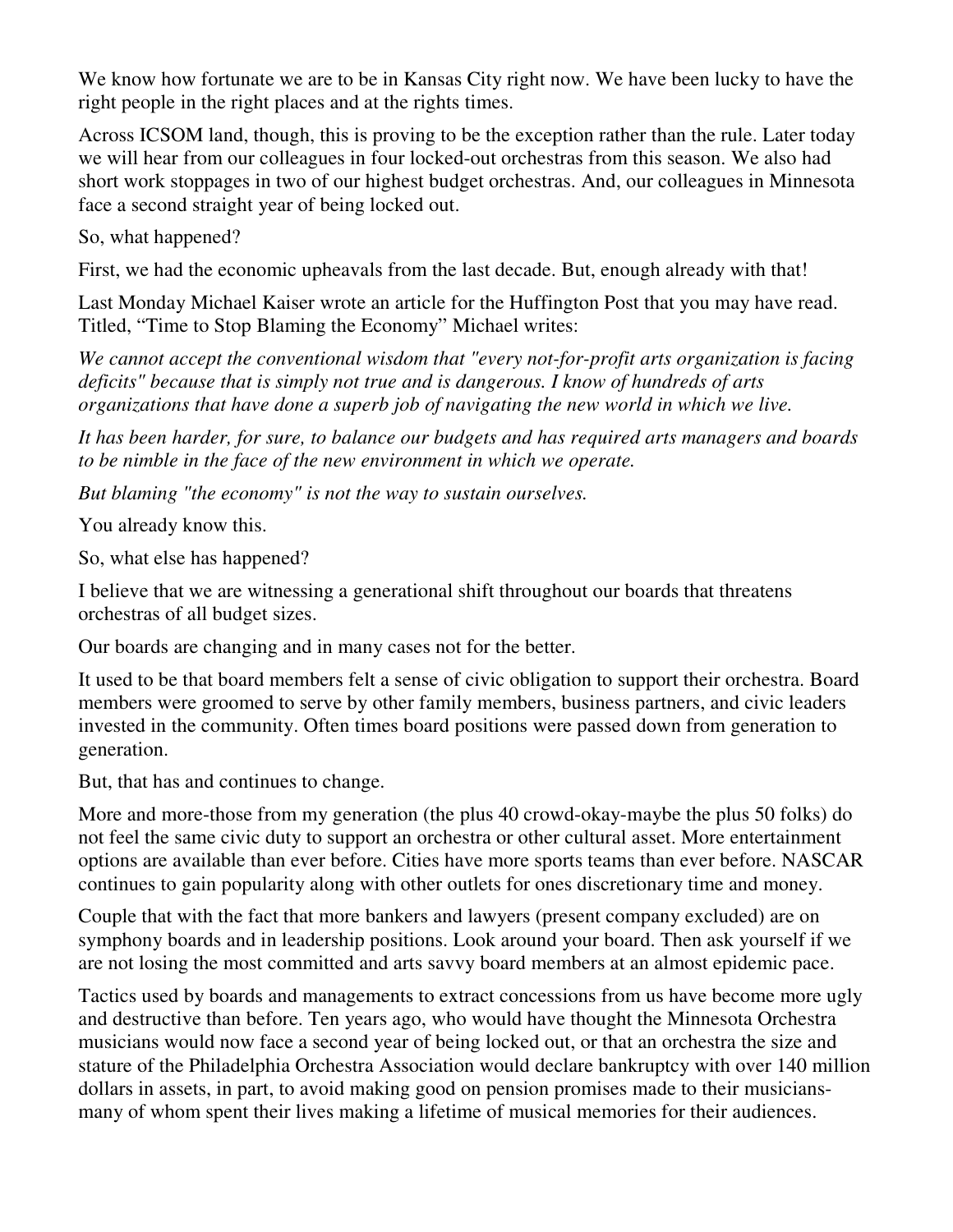This is where we come in, why ICSOM is so important, and why the work we do this week is crucial to our orchestras and to the field.

Several years ago, former MAL and CSO members' committee chair Steve Lester told delegates that "the days of showing up to work and simply playing ones instrument were over."

This has never been truer than now.

We must raise our advocacy skills to another level. As we do so we must reach not only our boards and managements but our communities as well.

We must count on one another for the strength, courage and wisdom to get the job done!

Our challenge this week is not just to be engaged. Rather, our challenge is to return home and engage our members and then our managements, boards and communities. We must engage anyone and everyone that will listen to our message.

Delegates and guests, take advantage of every opportunity here to engage. The sessions we have planned this week are just the first part. Take advantage of every moment in between sessions and at breaks to talk with and learn from one another.

There is a wealth of incredible knowledge and experience within this room. You are the leaders of your orchestras. We have experts with us ranging from public relations to lobbying, and from organizing to labor law.

I would like to share one more Kansas City story.

It took longer than I would like to admit to realize that Crown Center, where we are now, was named so because it is represents the corporate symbol for Hallmark Cards, which is headquartered here. Crown Center was designed by the Hall family over forty years ago to be a city with in a city. Now it is a vibrant shopping and entertainment center with dozens of wonderful shops, restaurants, live and movie theaters, and other attractions.

Don Hall, chairman of the board of Hallmark Cards, was a founding trustee of the Kansas City Symphony. One of our vice-presidents on the Symphony's Board, Bob Kipp, was Don Hall's right hand man for many years. After Bob retired from Hallmark Don asked him to lead another important project.

Don, too, recognized that some within the next generation of civic and business leaders were not following in his generation's footsteps in giving back to the community. So, Bob's role was to mentor the next generation to understand, appreciate and support the arts and other important notfor-profits in Kansas City. Over the years Bob quietly but brilliantly mentored many current members of not-for-profits boards across Kansas City. I often wonder how many troubled orchestras would be less troubled had someone like Bob taken the initiative in their city to mentor productive and committed future board leaders.

One of the perks of being ICSOM president is to work with your governing board and Counsel. To a person they are some of the finest people I have had the pleasure to work with. It is hard to believe that we have been together for five years and several of us much longer. We are a family and a close one at that. As you know Cathy is stepping down this week. Leading by example Cathy has redefined the role of Member-at-Large. Our orchestras are stronger because of her commitment and service to them.